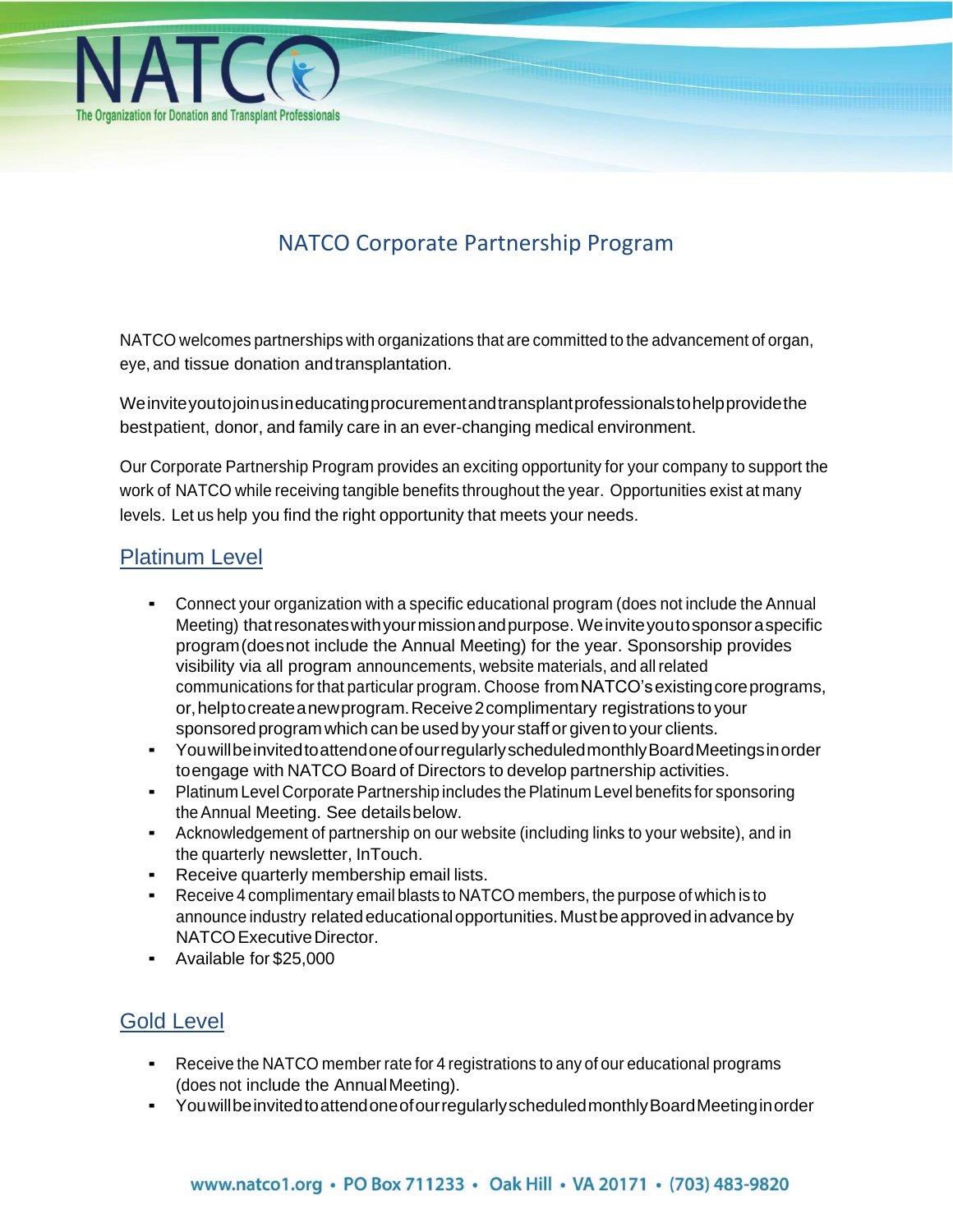toengage with NATCO Board of Directors to develop other partnership activities.

- Gold Level Corporate Partnership includes the Gold Level benefits for sponsoring the Annual Meeting.
	- See details below.
- Acknowledgement of partnership on our website (including links to your website), and in the quarterly newsletter, InTouch.
- Receive quarterly membership email lists.
- Receive 4 complimentary email blasts to NATCO members, the purpose of which is to announce industry related educational opportunities. Must be approved in advance by NATCO Executive Director.
- Available for \$20,000

# Silver Level

▪ Silver Level Corporate Partnership includes the Silver Level benefits for sponsoring the Annual Meeting.

See details below.

- Acknowledgement of partnership in the quarterly newsletter, InTouch.
- **•** Receive quarterly membership email lists.
- Available for \$15,000

## Bronze Level

- **•** Bronze Level Corporate Partnership includes the Bronze Level benefits for sponsoring theAnnual Meeting. See details below.
- Acknowledgement of partnership in the quarterly newsletter, InTouch.
- Available for \$10,000

### Details of Annual Meeting Sponsorships:

Platinum Level:

- One premium exhibitbooth
- Two additional complimentary meeting registrations
- **•** Extensive recognition and signage as a Platinum Level Partner, including one vendor presentation during Exhibit Hall hours, and your logo in the Mobile Meeting App
- Logo on the Sponsor page of Mobile Meeting App
- One complimentary pre-meeting registration mailing list
- Verbal Acknowledgement at the NATCO Update Session, and recognition signage throughout theAnnual Meeting